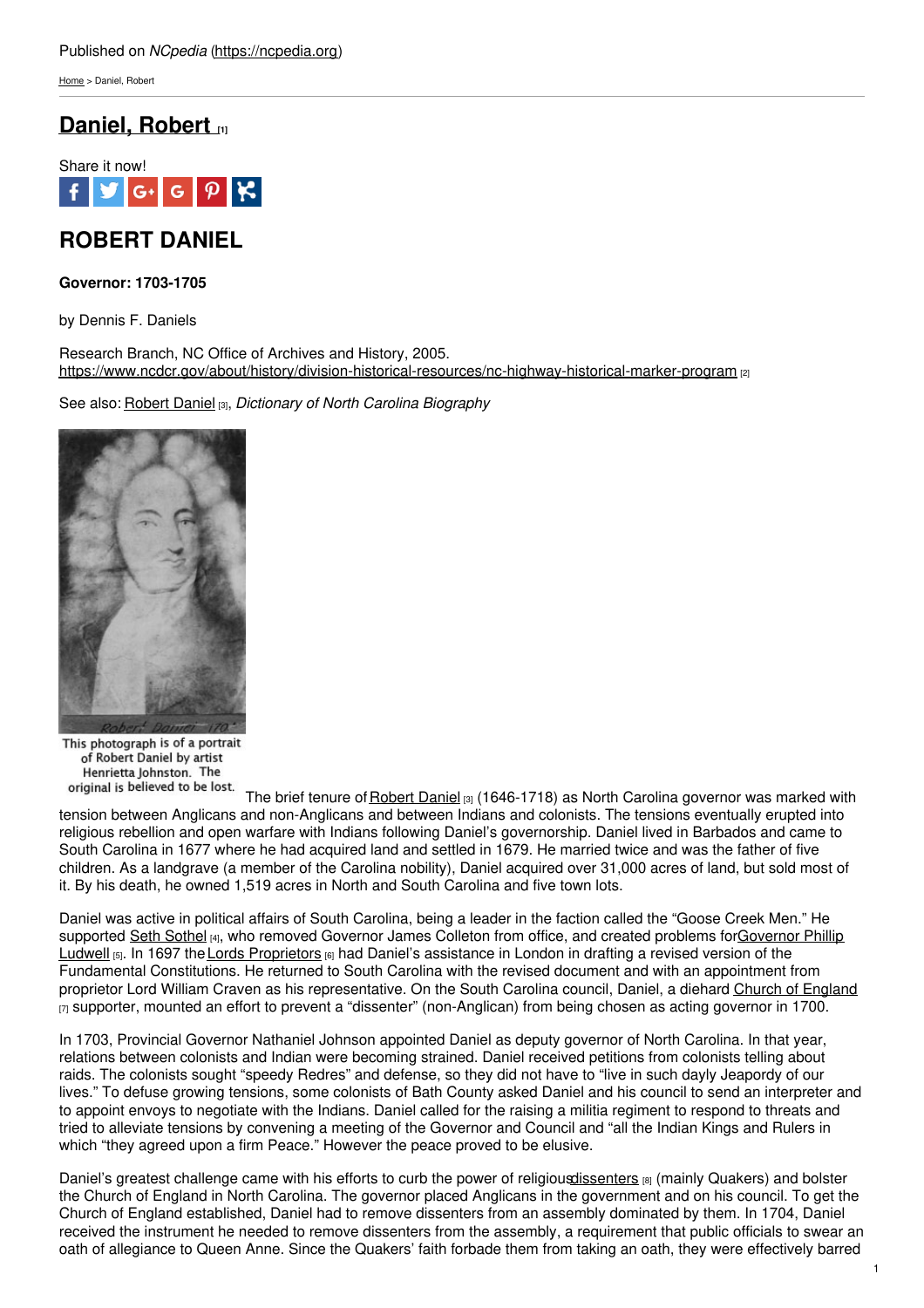from public office. A simple affirmation, as Quakers earlier expounded to hold office, was not allowed. With no Quakers, the assembly soon after enacted a law that required support of the Church of England.

After leaving the governorship, Daniel remained active in North Carolina but, by 1709, had made South Carolina his permanent home after giving his North Carolina property to his wife Martha. In spring 1716, Daniel was appointed deputy governor of South Carolina, but he was out of office by the fall 1717 after a tumultuous tenure. He died in May 1718.

#### **References and additional resources:**

Edgar, Walter B., N. Louise Bailey, and Alexander Moore. 1974.*Biographical directory of the South Carolina House of Representatives*. Columbia: University of South Carolina Press.

Graffenried, Christoph von, Vincent H. Todd, and Julius Goebel. 2003.*Christoph von Graffenried's account of the founding of New Bern*. [Chapel Hill, N.C.]: Academic Affairs Library, University of North Carolina at Chapel Hill. <https://docsouth.unc.edu/nc/graffenried/menu.html> [9].

Hewatt, Alexander. 1971. An historical account of the rise and progress of the colonies of South Carolina and Georgia South Carolina heritage series, no. 7-8. Spartanburg, S.C.: Reprint Co.

Lawson, John. 1990s. *A new voyage to Carolina*. Champaign, Ill: Project Gutenberg.

North Carolina, Robert J. Cain, and Kathleen B. Wyche. 1984.*Records of the Executive Council, 1664-1734*. The Colonial records of North Carolina, v. 7. Raleigh, N.C.: Dept. of Cultural Resources, Division of Archives and History.

Parramore, Thomas C. 1982. The Tuscarora ascendency. *North Carolina historical review.* 59 (Autumn): 307-326.

Powell, William Stevens. 1986. *Dictionary of North Carolina biography. Vol. 2, D-G.*Chapel Hill: University of North Carolina Press.

Price, William S., and Robert J. Cain. 1977.*North Carolina higher-court minutes*. Raleigh, N.C.: Dept. of Cultural Resources, Division of Archives and History.

Raimo, John. 1980. *Biographical directory of American colonial and Revolutionary governors, 1607-1789*. Westport, Ct: Meckler Books.

Salley, A. S. 1911. *Narratives of early Carolina, 1650-1708*. New York: C. Scribner's Sons. <https://archive.org/details/narrearlycarolina00sallrich> [10].

Salley, A. S. 1916. Commissions and instructions from the lords proprietors of Carolina to public officials of South Carolina *1685-1715*. Columbia, S. C.: Printed for the Historical Commission of South Carolina by the State Co. <https://digital.library.pitt.edu/islandora/object/pitt%3A31735054853134> [11].

University of North Carolina at Chapel Hill. 2008.*Colonial and state records of North Carolina*. [Chapel Hill, N.C.]: University Library, UNC-Chapel Hill. <https://docsouth.unc.edu/csr/> [12].

#### **Image Credits:**

"Robert Daniel." Accession no. H.19XX.135.28. North Carolina [Museum](https://www.ncmuseumofhistory.org/) of History [13], Raleigh, NC, USA.

**Note**: Robert Daniel's surname is sometimes spelled as "Daniell," and Daniel(l) himself signed it this way.

**Subjects:** [Biographies](https://ncpedia.org/category/subjects/biography-term) [14] Colonial period [\(1600-1763\)](https://ncpedia.org/category/subjects/colonial-period) [15] [Governors](https://ncpedia.org/category/subjects/governors) [16] **Authors:** [Daniels,](https://ncpedia.org/category/authors/daniels-dennis-f) Dennis F. [17] **From:** [Research](https://ncpedia.org/category/entry-source/research-bran) Branch, NC Office of Archives and History.[18]

25 August 2005 | Daniels, Dennis F.

**Source URL:** https://ncpedia.org/daniel-robert

#### **Links**

[3] https://ncpedia.org/biography/daniel-robert

<sup>[1]</sup> https://ncpedia.org/daniel-robert

<sup>[2]</sup> https://www.ncdcr.gov/about/history/division-historical-resources/nc-highway-historical-marker-program

<sup>[4]</sup> https://ncpedia.org/sothel-seth

<sup>[5]</sup> https://ncpedia.org/ludwell-philip

<sup>[6]</sup> https://ncpedia.org/lords-proprietors

<sup>[7]</sup> https://ncpedia.org/church-england

<sup>[8]</sup> https://ncpedia.org/dissenters